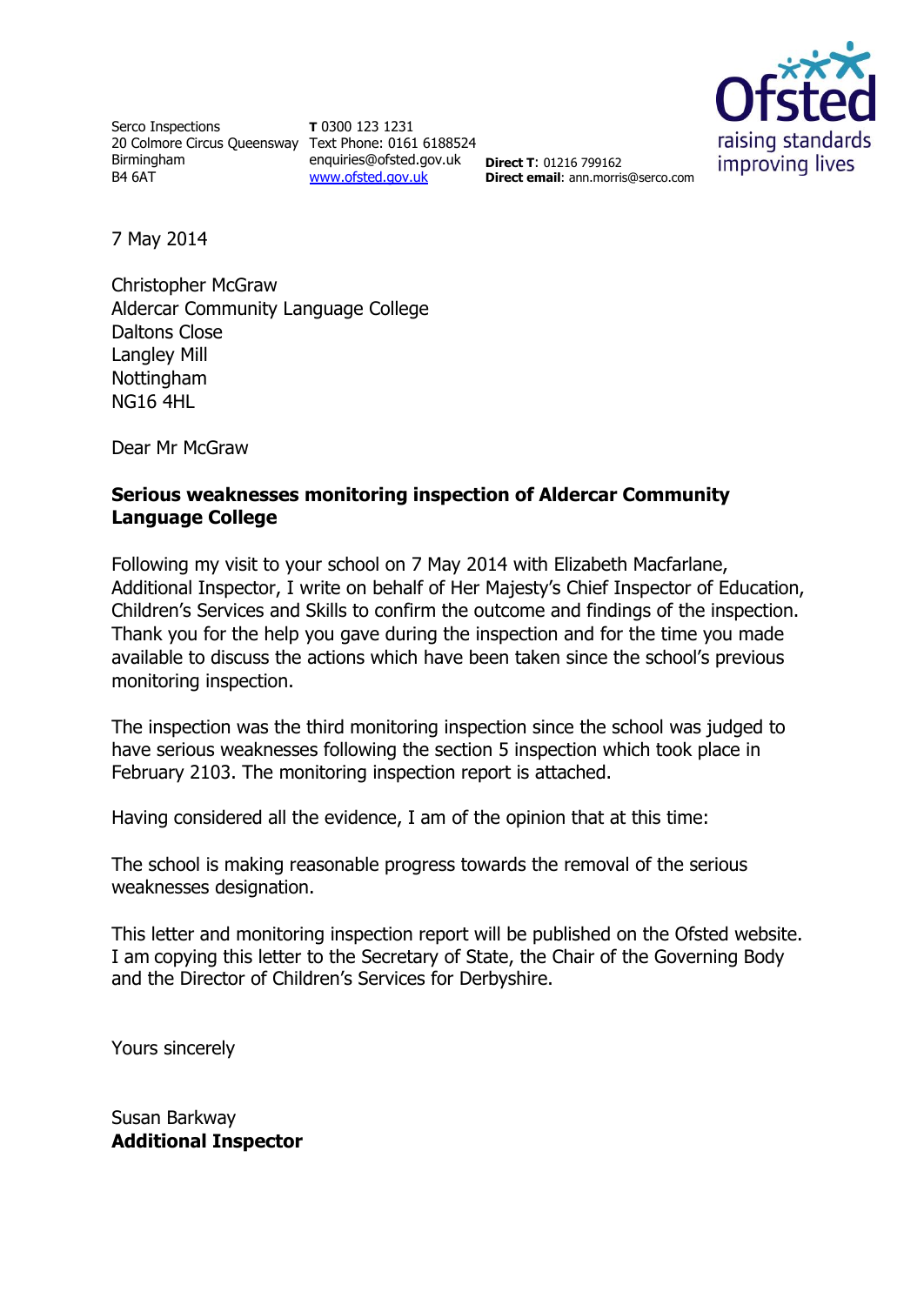

# **Annex**

#### **The areas for improvement identified during the inspection which took place in February 2013**

- Improve teaching and learning throughout the school, but particularly in English, to a level that is consistently good or better by ensuring that:
	- the work set for students is well matched to their difference abilities and is always sufficiently challenging
	- teachers do not dominate by talking too much in lessons, so that students get more time to work independently
	- the marking of pupils' work provides clear and detailed feedback about how well they have done and what they need to do to improve.
- Raise attainment and accelerate progress, particularly in English, by ensuring that:
	- the gaps in attainment and progress between different groups of students are narrowed so that they all achieve equally well
	- students who are persistently absent achieve better examination results by attending more regularly.
- **E** Ensure leaders secure more rapid improvement by:
	- tackling inadequate teaching more decisively
	- ensuring there is greater consistency in the quality of teaching and marking across all subjects
	- sharing more widely the good and outstanding practice that currently exists in the school
	- ensuring that the governing body holds school leaders more closely to account for improving the quality of teaching and achievement.
- An external review of governance should be undertaken in order to assess how this aspect of leadership may be improved.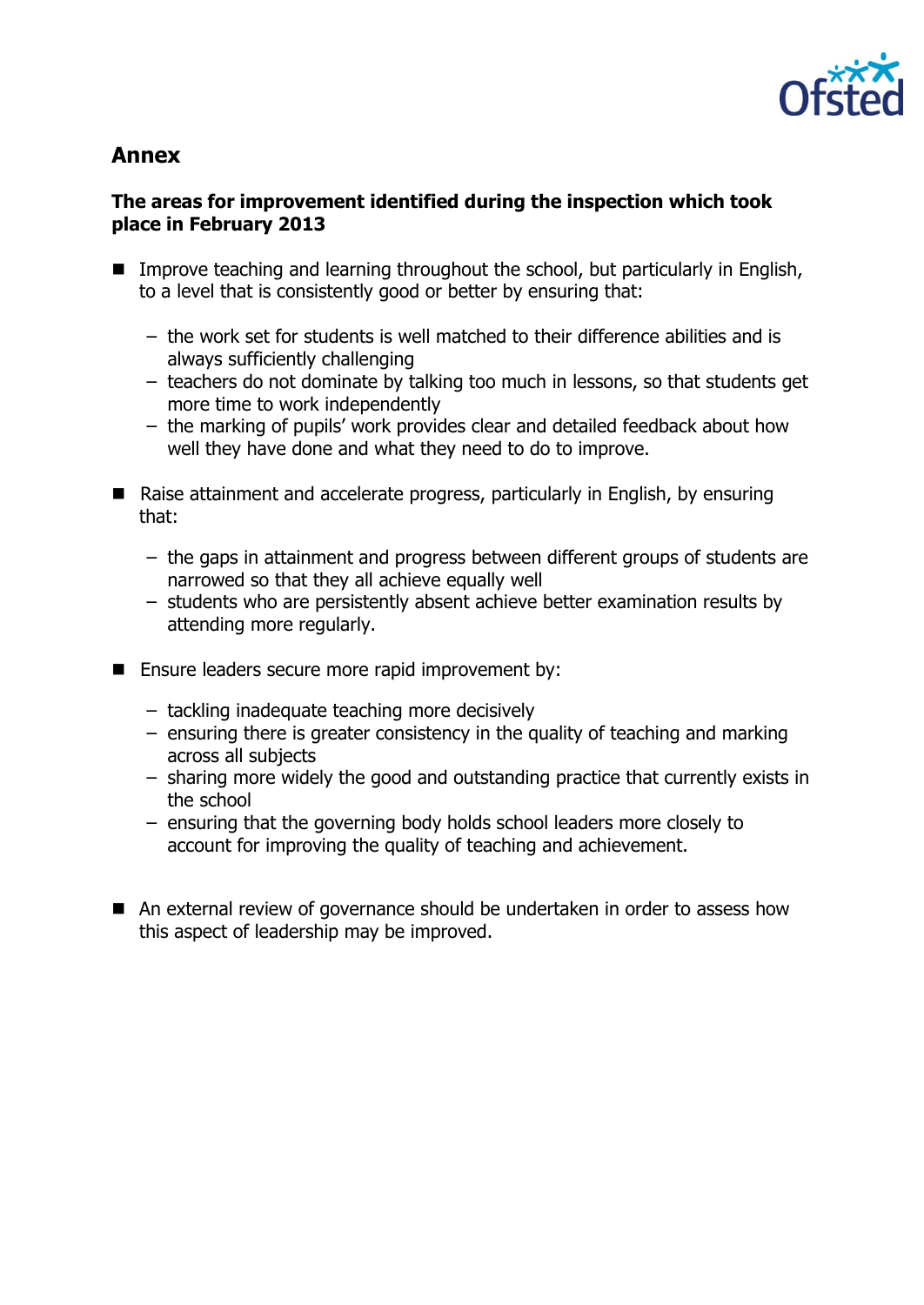

# **Report on the third monitoring inspection on 7 May 2014**

# **Evidence**

The inspection took place over one day and was carried out by two additional inspectors. During the inspection, meetings were held with the acting headteacher, senior leaders and heads of faculty for English, mathematics and science. The inspectors held telephone conversations with representatives of the governing body and met with a local authority representative. They visited 12 parts of lessons, ten of which were joint observations with members of the senior leadership team, and they looked at samples of students' work. The inspectors also reviewed school documentation, including attendance records and student performance data, and looked carefully at the school's central record of checks on staff.

## **Context**

The principal retired at the end of the spring term. A new substantive appointment has not yet been made but one of the deputy principals has been appointed as acting principal for this term. In addition, two members of staff are currently on maternity leave. Temporary maternity cover is in place and their leadership responsibilities are being covered internally by experienced staff. There have been no other significant changes since the last monitoring inspection.

## **The quality of leadership and management at the school**

The acting principal demonstrates a good awareness of the strengths of the school and the next steps for development. He is supported well by other members of the senior leadership team. There are clear signs of improvement in both the quality of teaching and in the achievement of students. For example, predicted outcomes for five A\* to C in GCSE examinations, including English and mathematics, indicate that the improving trend from 2013 is expected to be maintained in 2014. In addition, the proportion of students expected to make three levels of progress across the Key Stages 3 and 4 is likely to increase significantly, and there are improvements to the proportion expected to make four levels of progress. If achieved, these outcomes would be very pleasing. In English, which was a particular area of weakness at the last section 5 inspection, attainment and progress of students is improving rapidly. This is the result of strong leadership of the faculty, better teaching and more rigorous tracking of data on students' achievements.

Heads of Faculty for English, mathematics and science know their faculties well. They have an accurate understanding of strengths and areas for development, and are proactive in implementing strategies for improvements. They track information on students' progress rigorously and carry out monitoring activities to evaluate and help to improve the quality of teaching. As a result, mathematics has maintained good outcomes, science continues to improve and there have been significant improvements in the quality of teaching and students' achievement in English.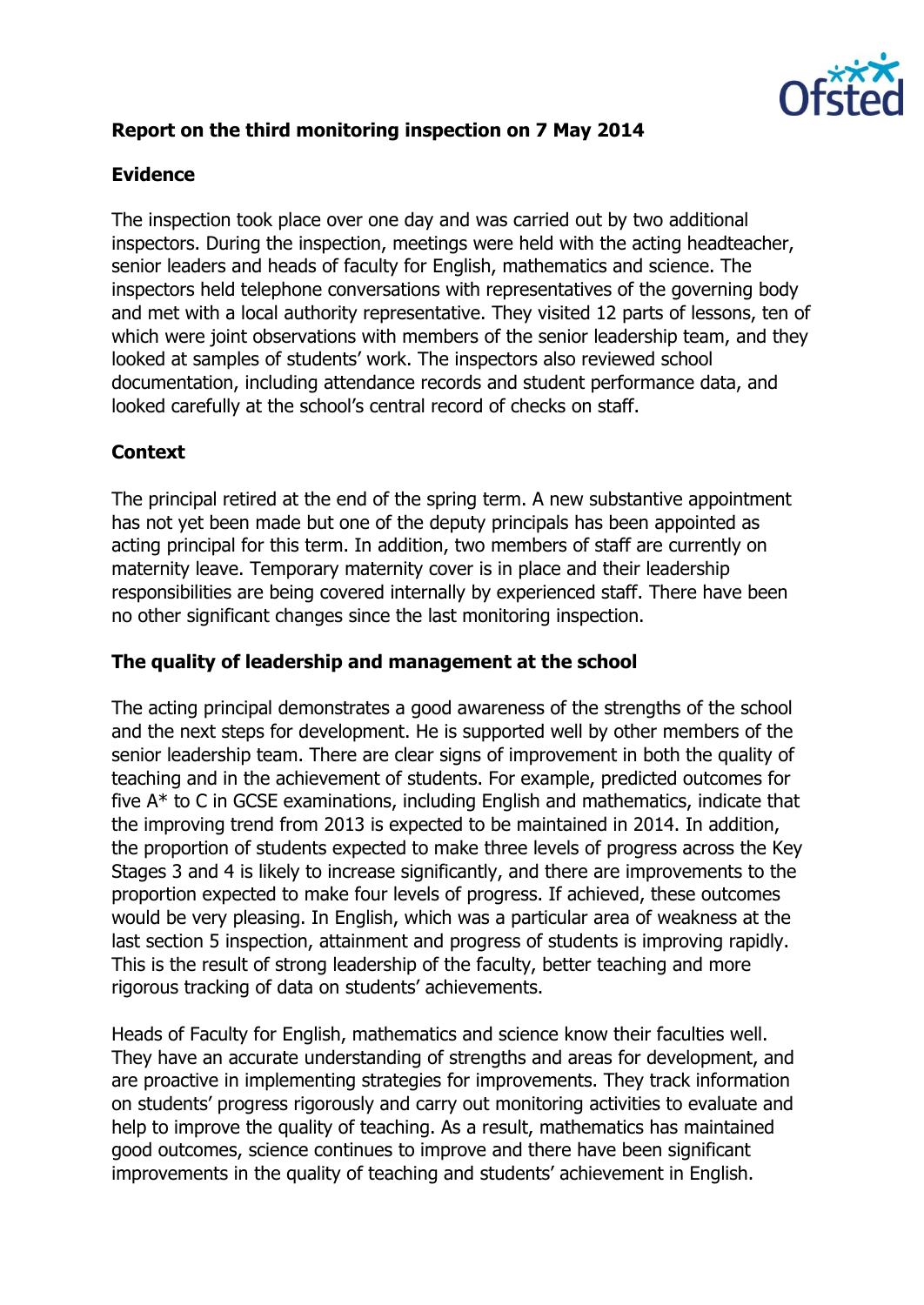

The Chair of the Governing Body is clear about the way in which governors can and should contribute to school improvement. Following an internal review, the governing body was reconstituted, and new members have received induction and training on their roles and responsibilities. They are becoming increasingly effective at providing an appropriate level of challenge and support. For example, the provision of regular and more accessible information about the work of the school is enabling them to ask questions about students' achievements and the progress made by different groups. However, the planned external review of the governing body has not yet been carried out. It would be helpful if this was done as a matter of urgency so that governors are clear about ways in which they can further strengthen their role.

## **Strengths in the school's approaches to securing improvement:**

- Gaps in attainment and progress between different groups of students are narrowing rapidly, including for those students who are eligible for pupil premium funding.
- More-able students are making much better progress, particularly in English.
- Assessments of students' progress in reading indicate significant increase in the proportion of students who are able to read at or above the level expected for their age. This is a result of an increased focus on reading throughout the school.
- A wide range of well-planned professional development opportunities are helping to improve the quality of teaching and achievement across the school.
- $\blacksquare$  In the majority of lessons, work set for students is well matched to their different abilities and there is sufficient challenge, including for the more able.
- Attendance has improved and there are far fewer students who are persistently absent.
- Behaviour in lessons is good. This is because students are engaged and involved in the range of tasks and activities planned by the teachers.
- The number of permanent and fixed-term exclusions have reduced significantly over time.
- Leaders and managers make accurate judgements about the quality of teaching.

#### **Weaknesses in the school's approaches to securing improvement:**

- Although there is evidence of some very effective marking, this is not yet consistent. For example, in some subjects, students are either not given precise information on how they can improve their work or teachers do not ensure that students learn from the feedback. When this happens, students are not sure what they need to do to reach the next level and they continue to repeat the same mistakes in their work.
- $\blacksquare$  There are support plans to improve teaching. However, these are insufficiently focused on specific targets for improvement and they do not set out clear timescales or record evidence that success criteria are being met.